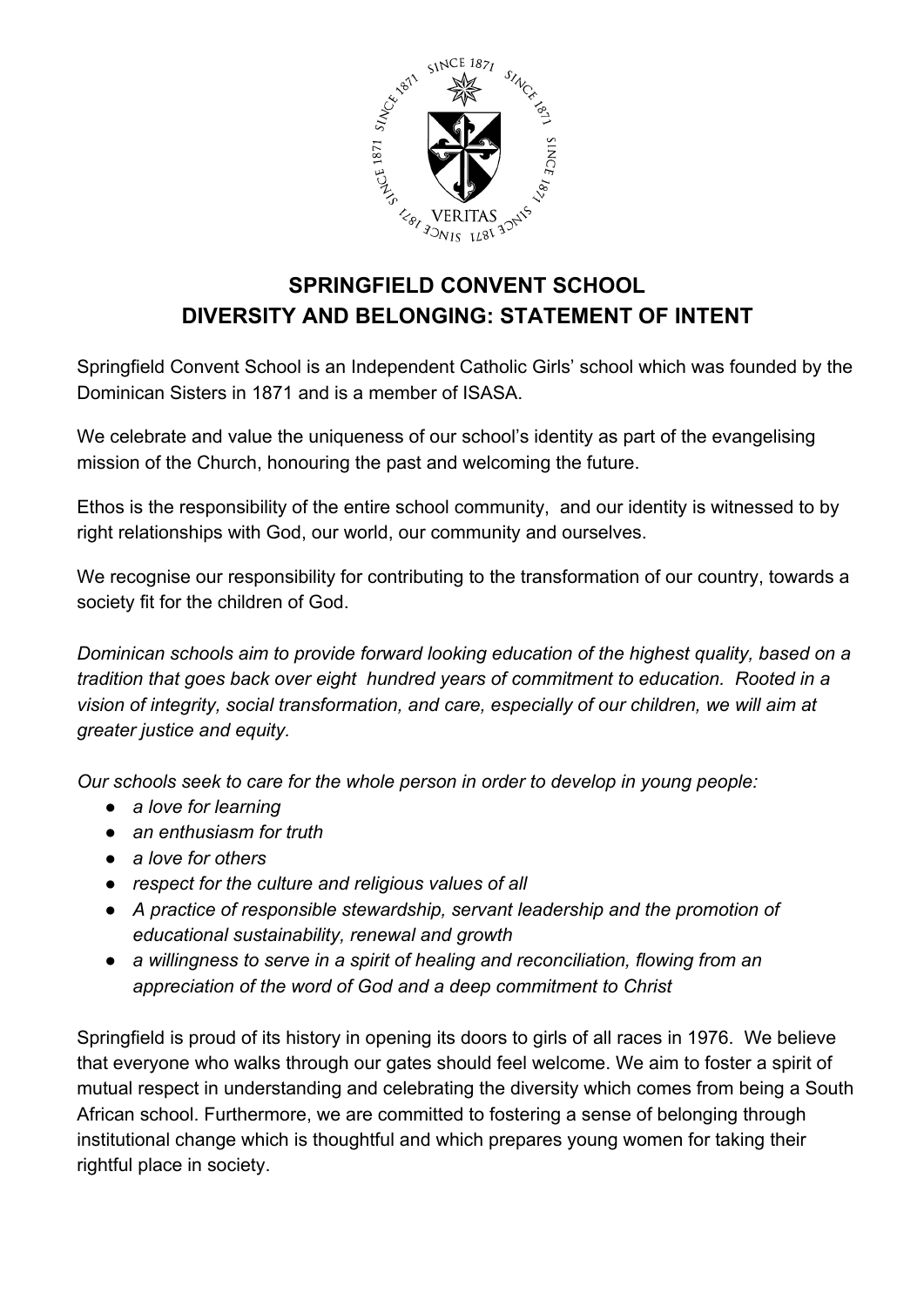**We do not condone any form of unfair discrimination as a result of our differences in race, language, gender, sexual orientation, culture, physical or intellectual ability, religion or socio-economic position.**

Any pupil, member of staff or management who believes that they have been unfairly discriminated against on one of the above-mentioned grounds should report such conduct by following the procedures set out in the Discrimination grievances procedure attached as an addendum here.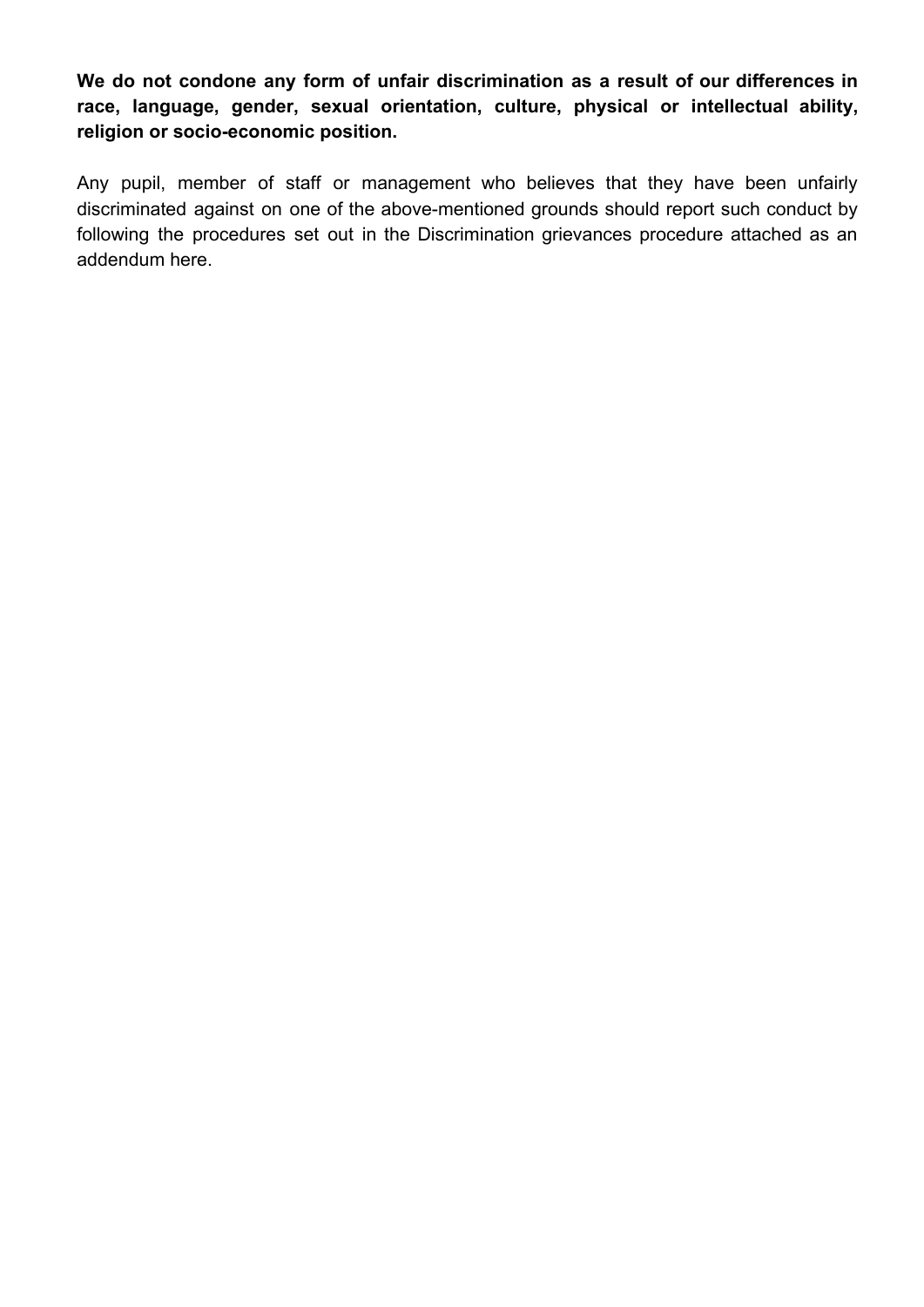## **ADDENDUM - DISCRIMATION GRIEVANCES PROCEDURE**

## Lodging a discrimination complaint

- Complaints of discriminatory behaviour must be lodged in writing or discussed in person with one of the designated discrimination grievance counsellors ("DGC's"), whose particulars are available at reception.
- The designated DGC must prepare a written complaint setting out the facts alleged by the complainant in conjunction with the complainant.
- If the alleged discriminatory conduct was committed by a pupil, the DGC must submit the complaint to the Head of the School, and the matter will be dealt with in the manner prescribed for serious infringements relating to conduct as provided for in the School's Code of Conduct read with the Policy on Disciplinary Procedures and Appeals.
- If the alleged discriminatory conduct is employment related, the designated DGC must submit the complaint to the Head and the matter will be dealt with in accordance with the School's employment policies.
- In all other cases, the designated DGC must follow the procedures set out below.

Consideration of complaints by DGCs

- If the complaint does not relate to alleged discriminatory conduct by a pupil or employment related discrimination, the designated DGC must, after preparing the complaint, meet with the alleged wrongdoer in order to establish their version of events.
- Once the designated DGC has met with the alleged wrongdoer, he or she must arrange a meeting between the complainant and the alleged wrongdoer in an attempt to facilitate an amicable resolution to the matter. The process will entail an informal discussion, held in private, and the parties will not be entitled to have representatives present, save only in the case where one of the parties is a minor, in which event their parent or legal guardian may be present. Applicable solutions will be those agreed to by the parties, but may, for example, include an apology, a public statement, community service or any other lawful solution which the parties may agree to.
- After the meeting between the parties, the designated DGC must prepare a written report summarising both parties' versions of events, the possible solutions discussed at the meeting and the outcome of the meeting. The report must be submitted to the Board of Governors to keep on record or to take such further action as the Board may deem necessary, in the event that the matter was not resolved at the meeting.